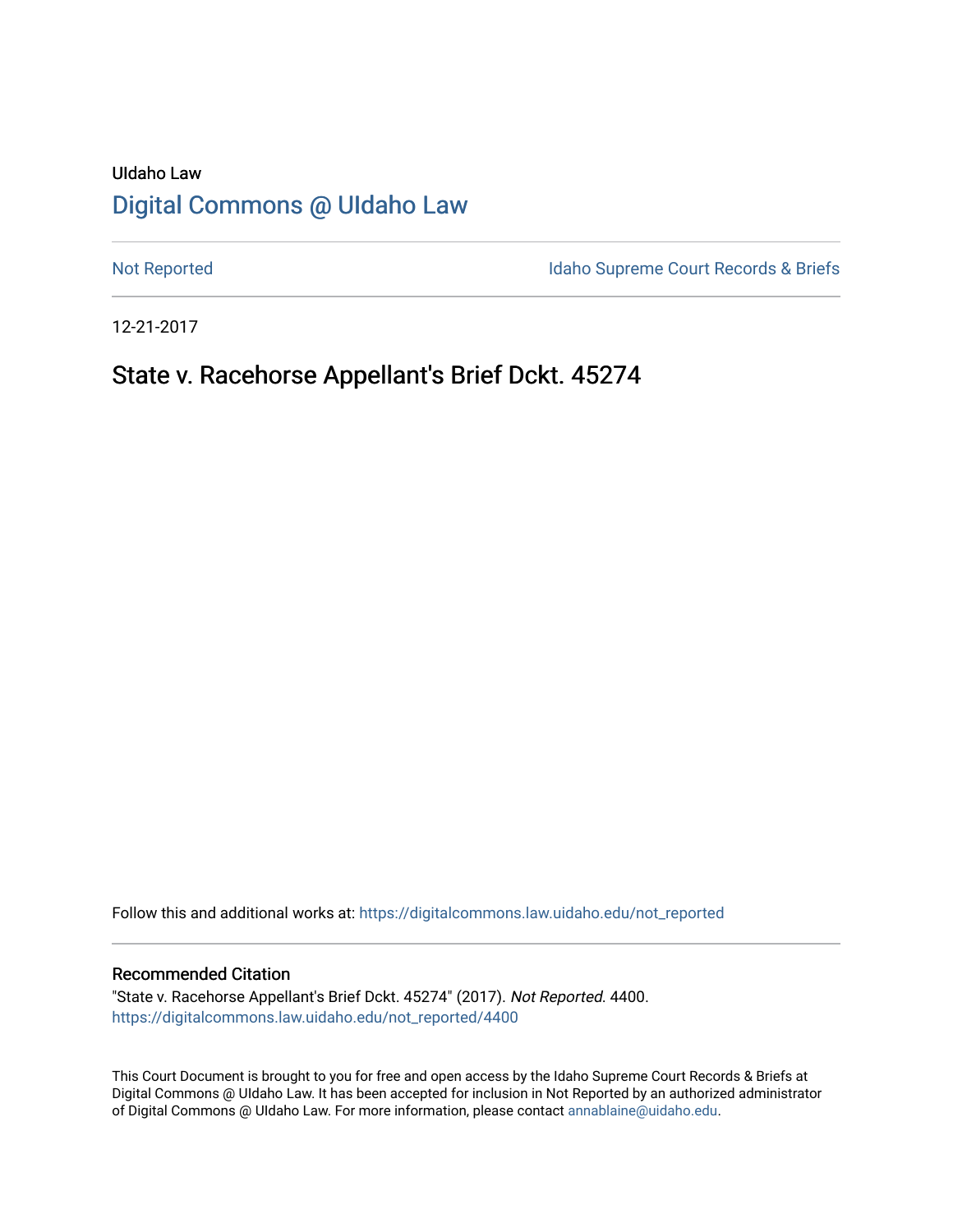### **IN THE SUPREME COURT OF THE STATE OF IDAHO**

**STATE OF IDAHO, ) Plaintiff-Respondent, ) v. ) 16275 TYSON I. RACEHORSE, ) APPELLANT'S BRIEF Defendant-Appellant. ) \_\_\_\_\_\_\_\_\_\_\_\_\_\_\_\_\_\_\_\_\_\_\_\_\_\_\_\_\_\_)**

**) NO. 45274**

**) BANNOCK COUNTY NO. CR 2016-**

### **BRIEF OF APPELLANT** \_\_\_\_\_\_\_\_\_\_\_\_\_\_\_\_\_\_\_\_\_\_\_\_

\_\_\_\_\_\_\_\_\_\_\_\_\_\_\_\_\_\_\_\_\_\_\_\_

**)**

**)**

### **APPEAL FROM THE DISTRICT COURT OF THE SIXTH JUDICIAL DISTRICT OF THE STATE OF IDAHO, IN AND FOR THE COUNTY OF BANNOCK**

\_\_\_\_\_\_\_\_\_\_\_\_\_\_\_\_\_\_\_\_\_\_\_\_

**HONORABLE ROBERT C. NAFTZ District Judge** \_\_\_\_\_\_\_\_\_\_\_\_\_\_\_\_\_\_\_\_\_\_\_\_

**ERIC D. FREDERICKSEN KENNETH K. JORGENSEN State Appellate Public Defender Deputy Attorney General I.S.B. #6555 Criminal Law Division**

**MAYA P. WALDRON Boise, Idaho 83720-0010 Deputy State Appellate Public Defender (208) 334-4534 I.S.B. #9582 322 E. Front Street, Suite 570 Boise, Idaho 83702 Phone: (208) 334-2712 Fax: (208) 334-2985 E-mail: documents@sapd.state.id.us**

**ATTORNEYS FOR ATTORNEY FOR DEFENDANT-APPELLANT PLAINTIFF-RESPONDENT**

**P.O. Box 83720**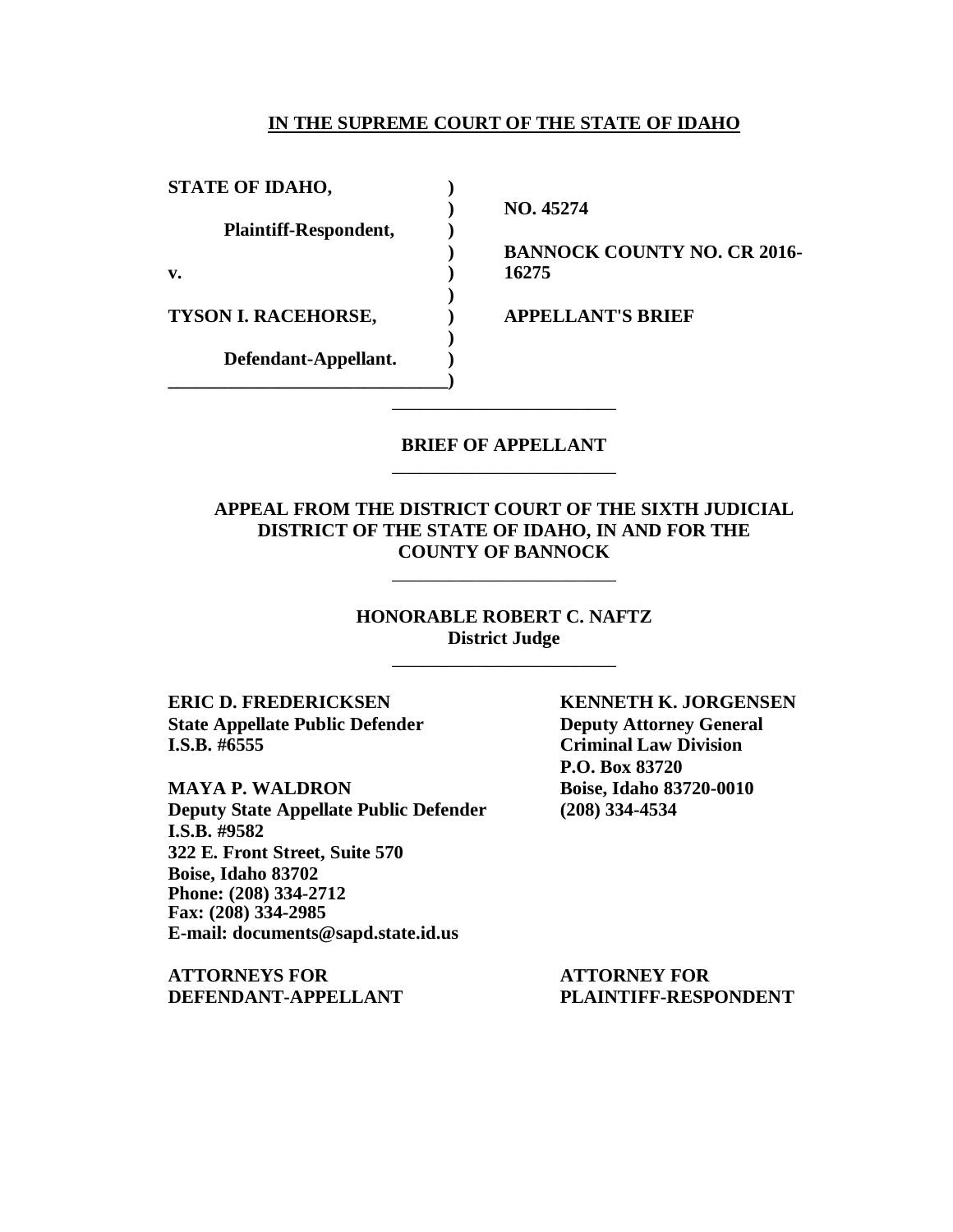# **TABLE OF CONTENTS**

## **PAGE**

| Statement of the Facts and                                        |
|-------------------------------------------------------------------|
|                                                                   |
|                                                                   |
|                                                                   |
|                                                                   |
| B. Mr. Steimlosk Acted As A Government Agent When He Had          |
| Officer Miller Exceeded The Scope Of Mr. Racehorse's Consent When |
|                                                                   |
|                                                                   |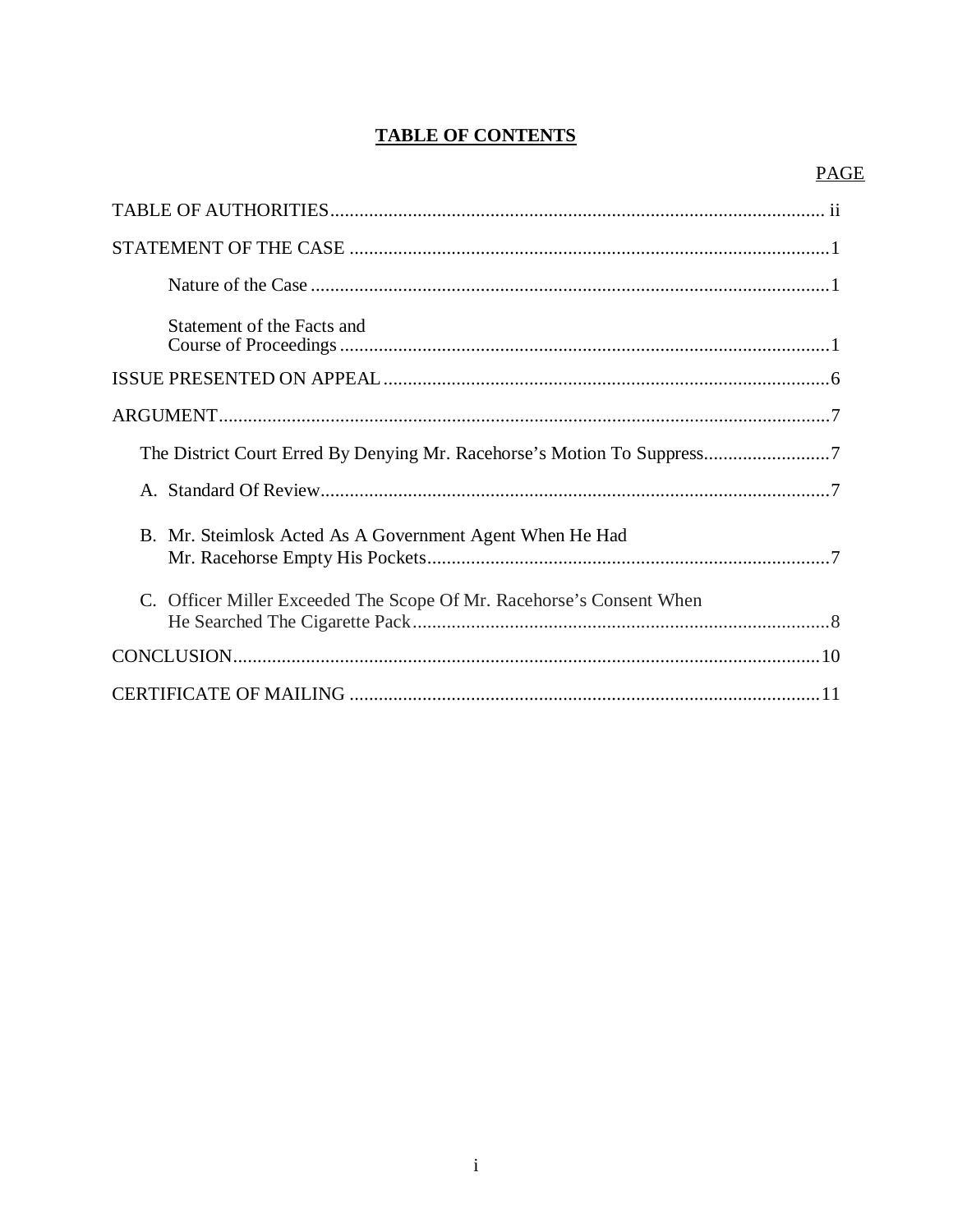# **TABLE OF AUTHORITIES**

## Cases

# **Constitutional Provisions**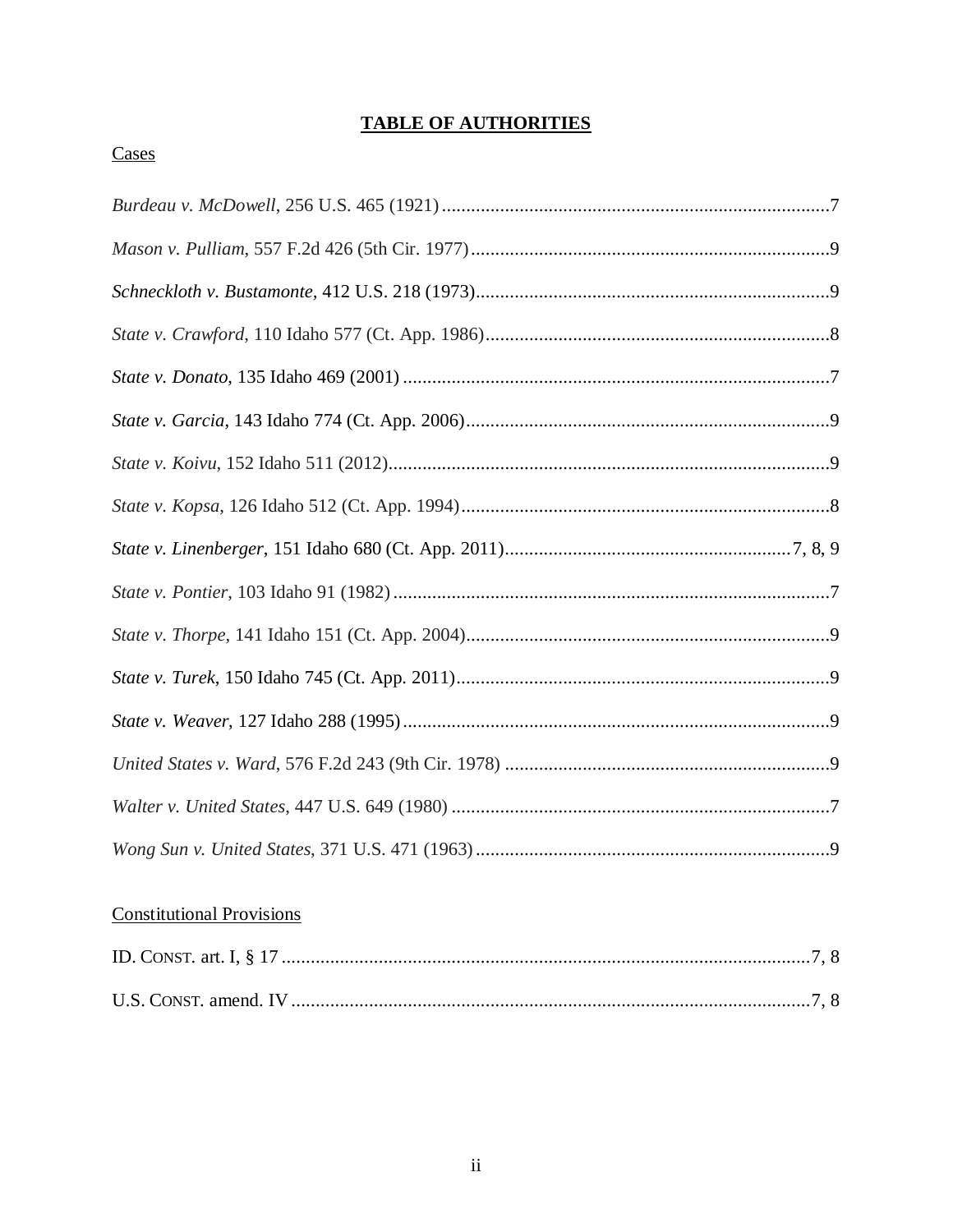#### STATEMENT OF THE CASE

#### Nature of the Case

Mr. Racehorse pled guilty to possessing methamphetamine, but reserved the right to challenge the district court's denial of his motion to suppress. He contends that the district court erred in denying that motion on two grounds: First, mindful that Mr. Racehorse presented no direct evidence that Mr. Steimlosk acted as a government agent when he ordered Mr. Racehorse to empty his pockets, he asserts that the district court erred by concluding as much. Second, mindful that substantial evidence supports the court's finding that the cigarette pack was in Mr. Racehorse's coat pocket when Mr. Racehorse gave Officer Miller consent to search the coat, he contends that the cigarette pack was in fact on the table and thus the search exceeded the scope of Mr. Racehorse's consent. This Court should vacate Mr. Racehorse's judgment of conviction, reverse the order denying the motion to suppress, and remand this case for further proceedings.

#### Statement of Facts and Course of Proceedings

The State charged Mr. Racehorse with possession of methamphetamine with the intent to deliver, and as a persistent violator, after Mr. Racehorse was caught shoplifting at Albertson's and had methamphetamine on him. (R., pp.8–9, 71–72.) Mr. Racehorse filed a motion to suppress any and all statements and evidence against him under the U.S. and Idaho Constitutions (R., pp.88–89), and the court set the matter for a hearing. Four witnesses testified at the hearing on the motion to suppress: two Albertson's employees and two officers.

Mr. Steimlosk, a loss prevention officer, testified that he saw Mr. Racehorse pay for only two of four items he had with him as he went through the self-checkout line. (Tr., p.13, L.9– p.15, L.1.) Mr. Steimlosk stopped Mr. Racehorse as he was leaving the store and took him to an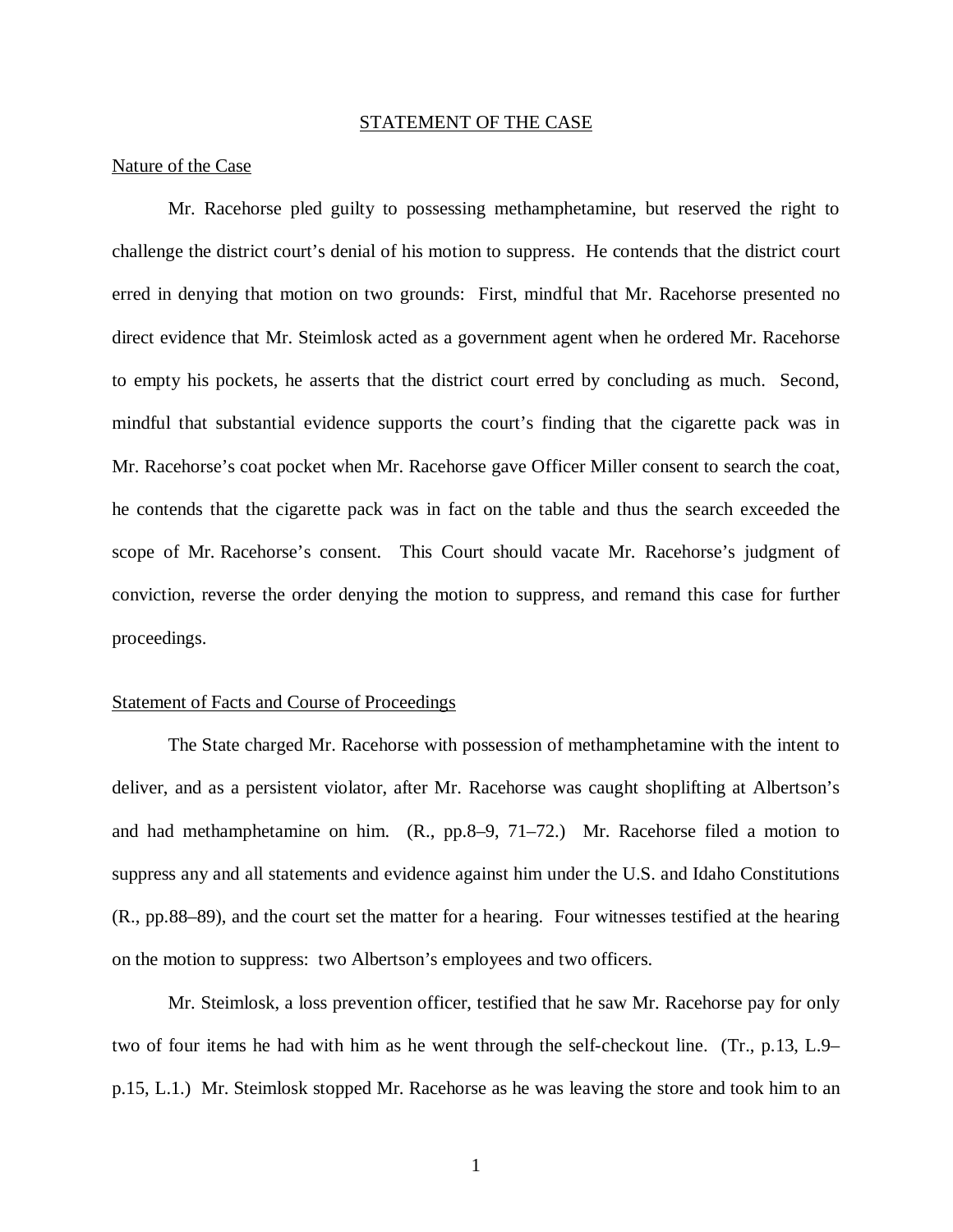office. (Tr., p.15, L.8–p.18, L.18.) The front end manager, Ms. Arzola, joined them as a witness. (Tr., p.15, L.11–p.16, L.20, p.85, L.2–p.86, L.7.)

Once inside the office, Mr. Steimlosk asked Mr. Racehorse to place his merchandise on the table, empty his pockets onto the table, show him his waistline and sock line, and take off his coat. (Tr., p.19, L.15–21.) Mr. Steimlosk testified that he did that to ensure that he recovered all of the stolen merchandise and to ensure that Mr. Racehorse did not have any weapons on him. (Tr., p.19, L.22–p.20, L.6.) According to Mr. Steimlosk, Mr. Racehorse took several things out of his pockets: "a large quantity of cash, there was a needle, there was—there was a pack of cigarettes that was in the jacket, and I did not—I just set the jacket—after confirming that that was all that was in the jacket, I just set that aside." (Tr., p.20, Ls.15–21.) On cross examination, Mr. Steimlosk said that neither he nor Mr. Racehorse removed the pack of cigarettes from the jacket. (Tr., p.34, Ls.12–20, p.37, L.14–p.44, L.11.) Ms. Arzola testified that she was sitting behind Mr. Racehorse, so she could not see where the cigarette pack came from and could not remember who had pulled it out. (Tr., p.88, Ls.3–20.) But after defense counsel pressed her, she testified that she thought either Mr. Steimlosk or Mr. Racehorse had taken the cigarette pack out of the jacket and placed it on the counter before the police arrived. (Tr., p.88, L.21–p.90, L.12.)

After talking to Mr. Racehorse about shoplifting, Mr. Steimlosk called for a police officer. (Tr., p.21, L.25–p.22, L.24.) He testified that he did not tell Mr. Racehorse that he could put his belongings back in his pockets, but denied that he neglected to do so because he wanted the police to see the belongings when they got there. (Tr., p.36, L.11–p.37, L.10.) Officer Miller got to Albertson's first, and Officer Cartwright arrived shortly after. (Tr., p.94, L.19–p.95, L.2.)

When Officer Miller got to Albertson's, he read Mr. Racehorse his Miranda rights and Mr. Racehorse agreed to talk. (Tr., p.57, L.3–p.60, L.7.) After talking to Mr. Racehorse about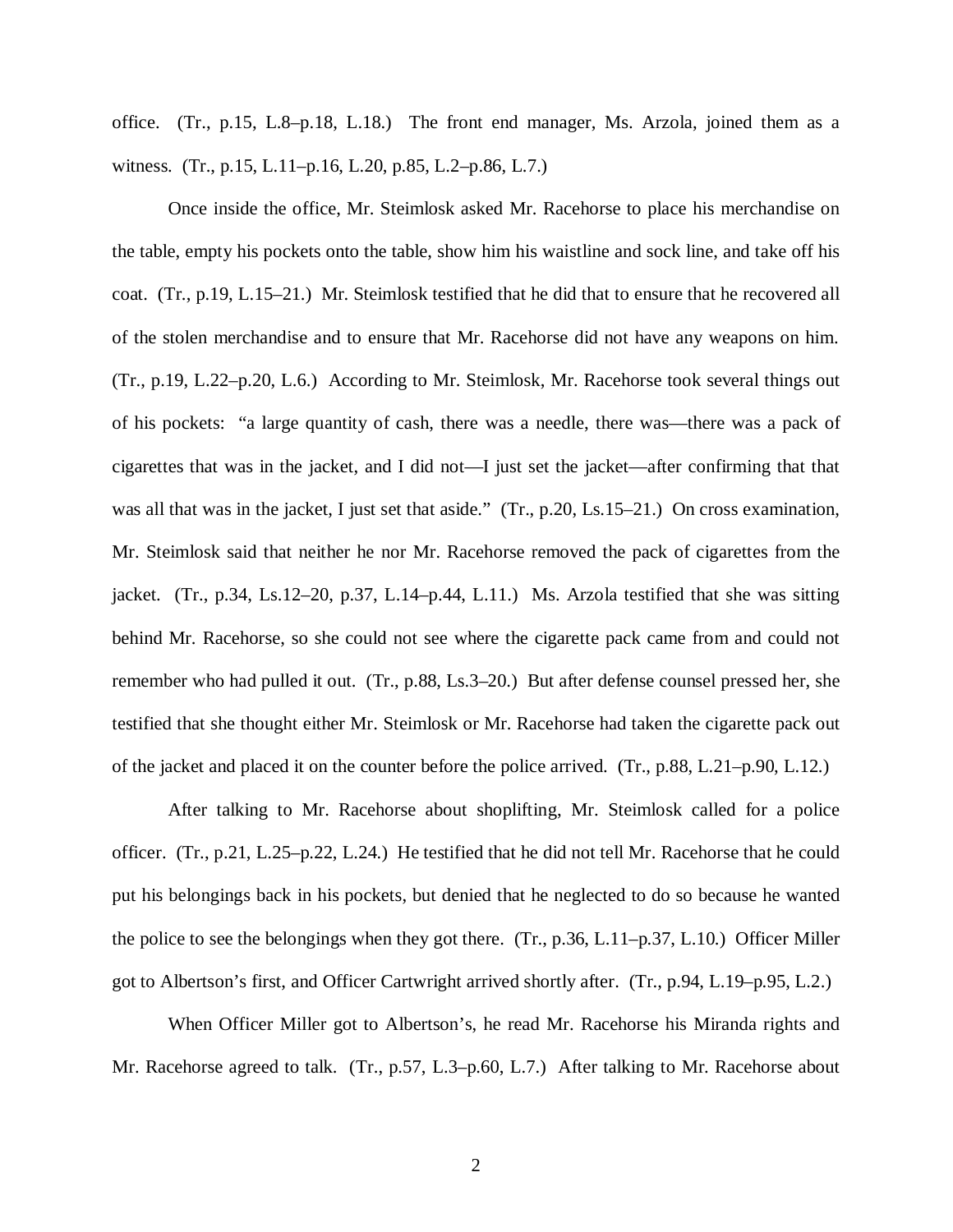the items he hadn't paid for and the syringe on the table, Officer Miller asked if Mr. Racehorse had any illegal drugs. (Tr., p.60, L.12–p.64, L.21.) Mr. Racehorse said he did not. (Tr., p.64, Ls.17–25.) When Officer Miller asked if there was anything illegal in his coat, Officer Miller testified that Mr. Racehorse said, "No. You can check." (Tr., p.65, L.23–p.66, L.18.) Officer Miller testified that he looked in the coat pockets, found a pack of cigarettes, opened it, and found what he believed to be methamphetamine inside. (Tr., p.66, L.22–p.67, L.15.) Mr. Steimlosk confirmed that he saw one of the officers take the pack of cigarettes out of Mr. Racehorse's coat. (Tr., p.46, L.18–p.47, L.1.) Ms. Arzola testified that she remembered Officer Miller looking in the cigarette pack after getting permission to search the jacket and Mr. Racehorse. (Tr., p.91, Ls.3–23.) And Officer Cartwright testified that Officer Miller took at least one item out of Mr. Racehorse's coat, but he did not mention the cigarette pack specifically. (Tr., p.98, L.15–p.99, L.7.)

At that point, Officer Miller arrested Mr. Racehorse, searched him incident to arrest, and found another bag of what he believed to be methamphetamine in the pocket of Mr. Racehorse's pants. (Tr., p.67, L.14–p.68, L.22.)

After the hearing, both parties filed a brief on the motion to suppress. Mr. Racehorse first argued that Officer Miller unlawfully searched the cigarette pack. (R., pp.102–03.) He asserted that the cigarette pack was on the table, not in Mr. Racehorse's coat, when the officers arrived, and thus Mr. Racehorse's consent to search his coat did not give Officer Miller permission to search the cigarette pack. (R., pp.101–03.) Second, Mr. Racehorse argued that Mr. Steimlosk acted as a government agent when he detained Mr. Racehorse and ordered him to empty his pockets. (R., p.103.) In response, the State first asserted that the facts showed Mr. Steimlosk asked Mr. Racehorse to empty his pockets as a matter of policy for safety purposes, and so he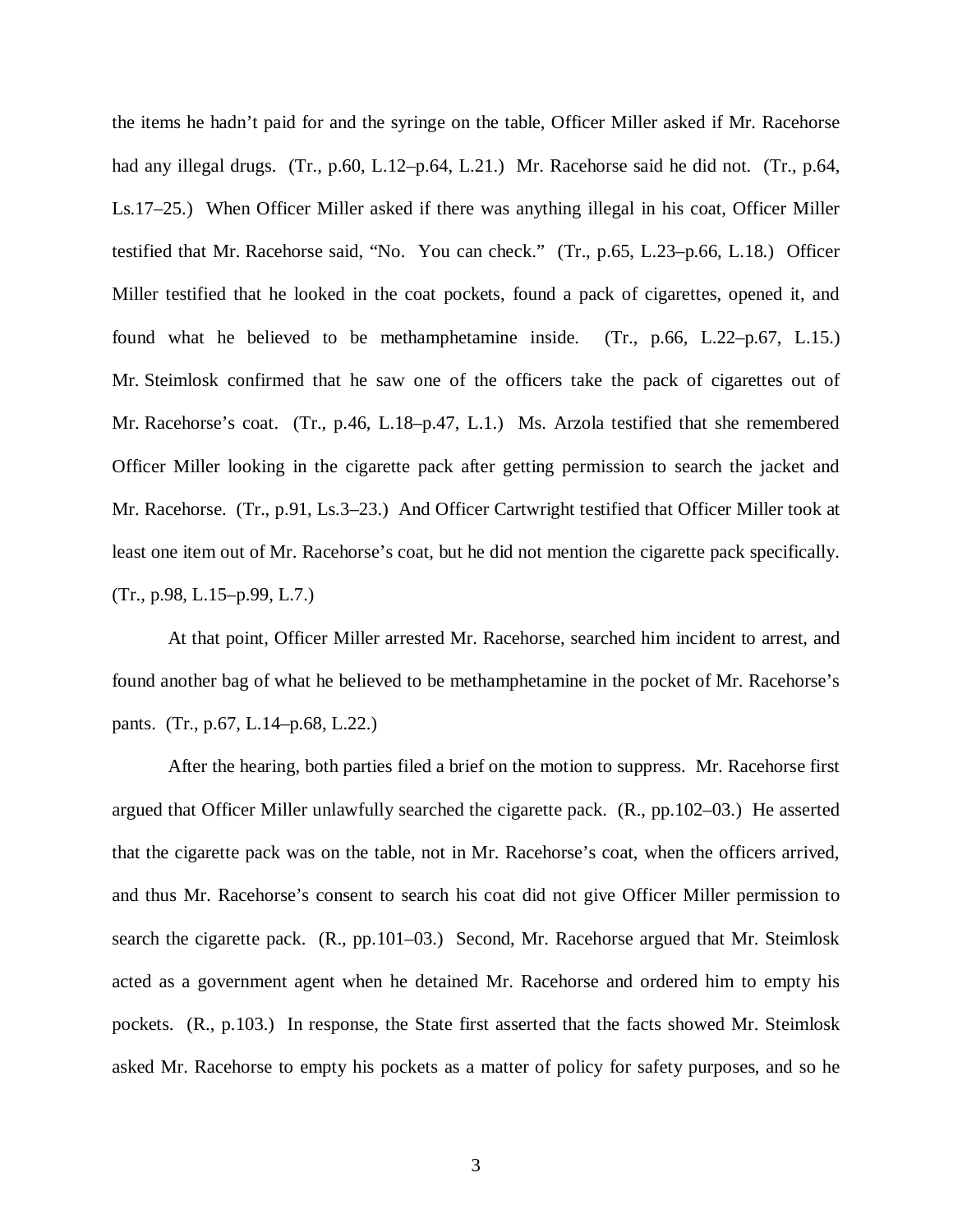was not acting as a government agent. (R., pp.108–11.) Second, it argued that Mr. Racehorse voluntarily consented to the search of his coat, which contained the cigarette pack, $<sup>1</sup>$  $<sup>1</sup>$  $<sup>1</sup>$  and thus the</sup> search was lawful.  $(R., pp.111-16.)$ 

The court denied Mr. Racehorse's motion. Regarding Mr. Steimlosk's request that Mr. Racehorse empty his pockets, the court concluded that Mr. Steimlosk did not act as an agent of the government. (R., pp.120–21.) The court held as much because Mr. Steimlosk testified that he asks every shoplifting suspect to empty his or her pockets for safety reasons and does not do so to aid law enforcement, and because the officers did not know about or consent to that request. (R., p.120.) The court next held that Mr. Racehorse had voluntarily consented to search the coat and cigarette pack. (R., pp.121–22.) That conclusion rested on the court's finding that the cigarette pack was in Mr. Racehorse's coat, not on the counter, when Officer Miller arrived and asked to search the coat. (R., p.118 ("Racehorse removed from his pockets a large quantity of cash and a needle (syringe). Steimlosk also observed a pack of cigarettes in Racehorse's jacket.") (internal citations omitted), p.119 ("Officer Miller asked if he could search the Defendant's jacket, and the Defendant gave him permission to search. In searching the Defendant's jacket, Officer Miller removed a cigarette package and also found a plastic baggie containing a white crystalline substance that Officer Miller believed was Methamphetamine.") (internal citations omitted).)

Mr. Racehorse later reached a conditional, binding plea agreement with the State in which the State dismissed the possession with intent to deliver charge and persistent violator enhancement in exchange for Mr. Racehorse's guilty plea to simple possession of

<span id="page-7-0"></span><sup>&</sup>lt;sup>1</sup> In the same paragraph, the State also stated that the cigarette pack was on the table when Officer Miller arrived. (R., p.114.)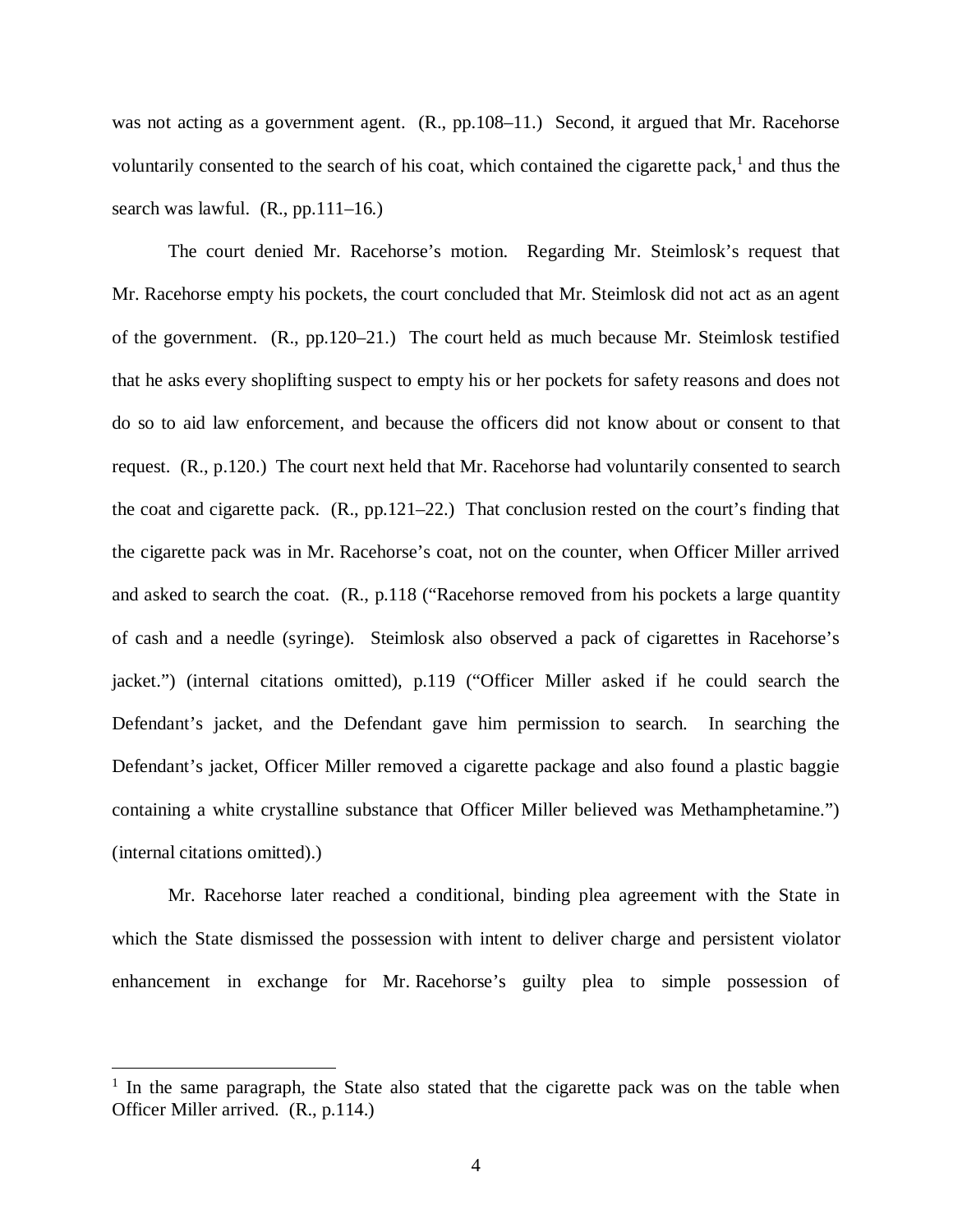methamphetamine. (R., pp.133–34, 138–40.) The parties agreed that Mr. Racehorse's sentence, which they left to the court's discretion, would run concurrently to his other sentence. (R., pp.134, 140.) Mr. Racehorse reserved his right to challenge the denial of his motion to suppress on appeal. (R., pp.134, 141.) The court accepted Mr. Racehorse's plea (Tr., p.108, L.5–p.120, L.13), and later sentenced him to a fixed term of ten months, with an indeterminate term of three years (Tr., p.141, Ls.19–21; R., pp.163–65). Mr. Racehorse timely appealed. (R., pp.167–69.)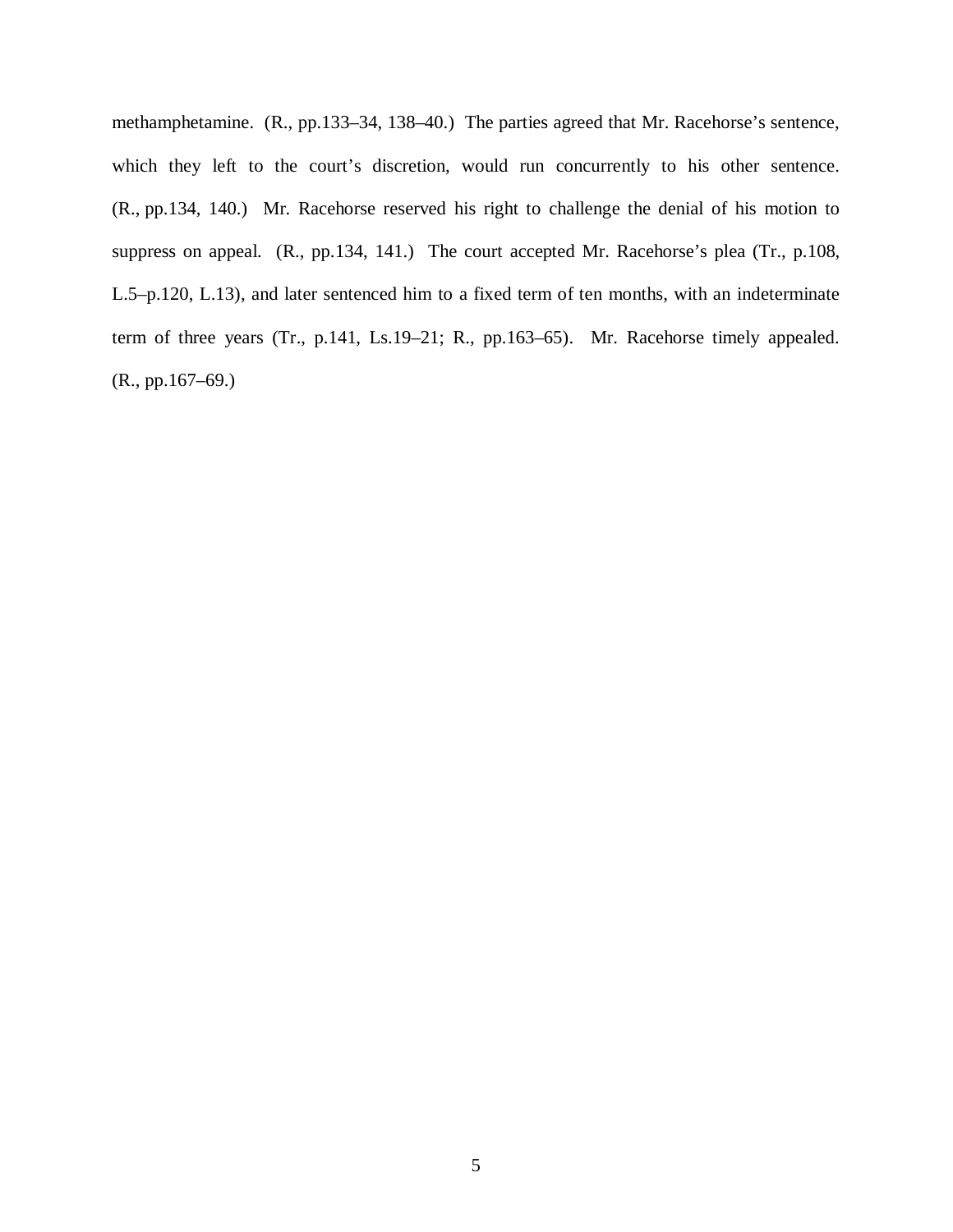# ISSUE

Did the district court err by denying Mr. Racehorse's motion to suppress?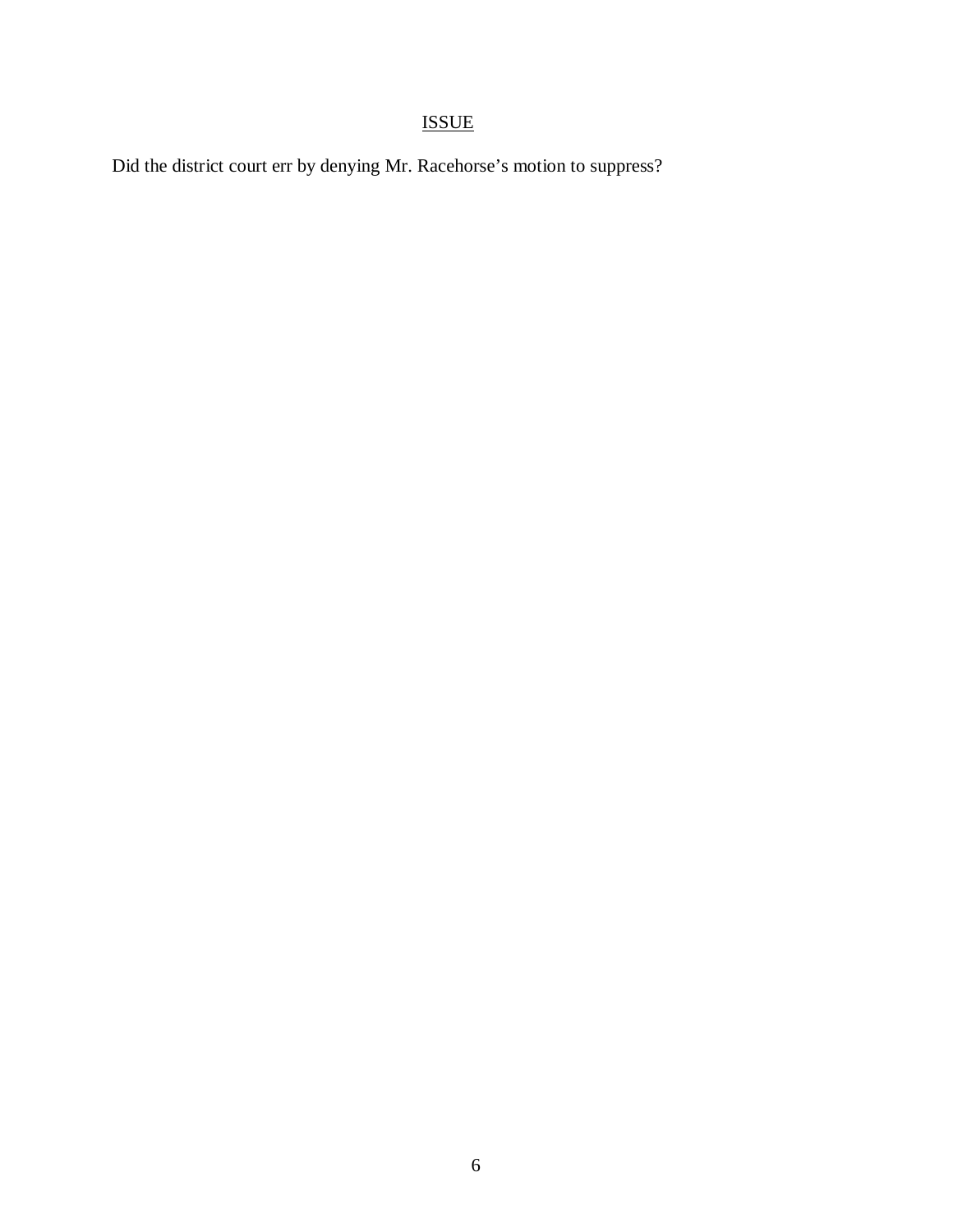#### ARGUMENT

#### The District Court Erred By Denying Mr. Racehorse's Motion To Suppress

Mr. Racehorse contends that the district court erred in denying his motion to suppress on two grounds: First, the court incorrectly concluded that Mr. Steimlosk did not act as a government agent when he ordered Mr. Racehorse to empty his pockets. Second, the court erroneously found that the cigarette pack was in Mr. Racehorse's coat pocket when Mr. Racehorse told Officer Miller that he could check to see if anything illegal was in the coat, and thus incorrectly held that the search did not exceed the scope of Mr. Racehorse's consent.

### A. Standard Of Review

When reviewing a motion to suppress, this Court defers to the district court's factual findings unless clearly erroneous, but exercises free review over questions of statutory construction and the district court's application of constitutional principles in light of the facts found. *State v. Donato*, 135 Idaho 469, 470 (2001). Factual findings are clearly erroneous if they are not supported by substantial evidence in the record. *State v. Linenberger*, 151 Idaho 680, 686 (Ct. App. 2011).

## B. Mr. Steimlosk Acted As A Government Agent When He Had Mr. Racehorse Empty His Pockets

The U.S. and Idaho Constitutions prohibit unreasonable governmental searches and seizures. U.S. CONST. amend. IV; IDAHO CONST. art. I, § 17. "[E]vidence obtained through a private search, even though wrongfully conducted, is not excludable under the fourth amendment unless government officials instigated the search or otherwise participated in a wrongful search." *State v. Pontier*, 103 Idaho 91, 94 (1982) (citing *Burdeau v. McDowell*, 256 U.S. 465 (1921); *Walter v. United States*, 447 U.S. 649 (1980)). "The government must be involved either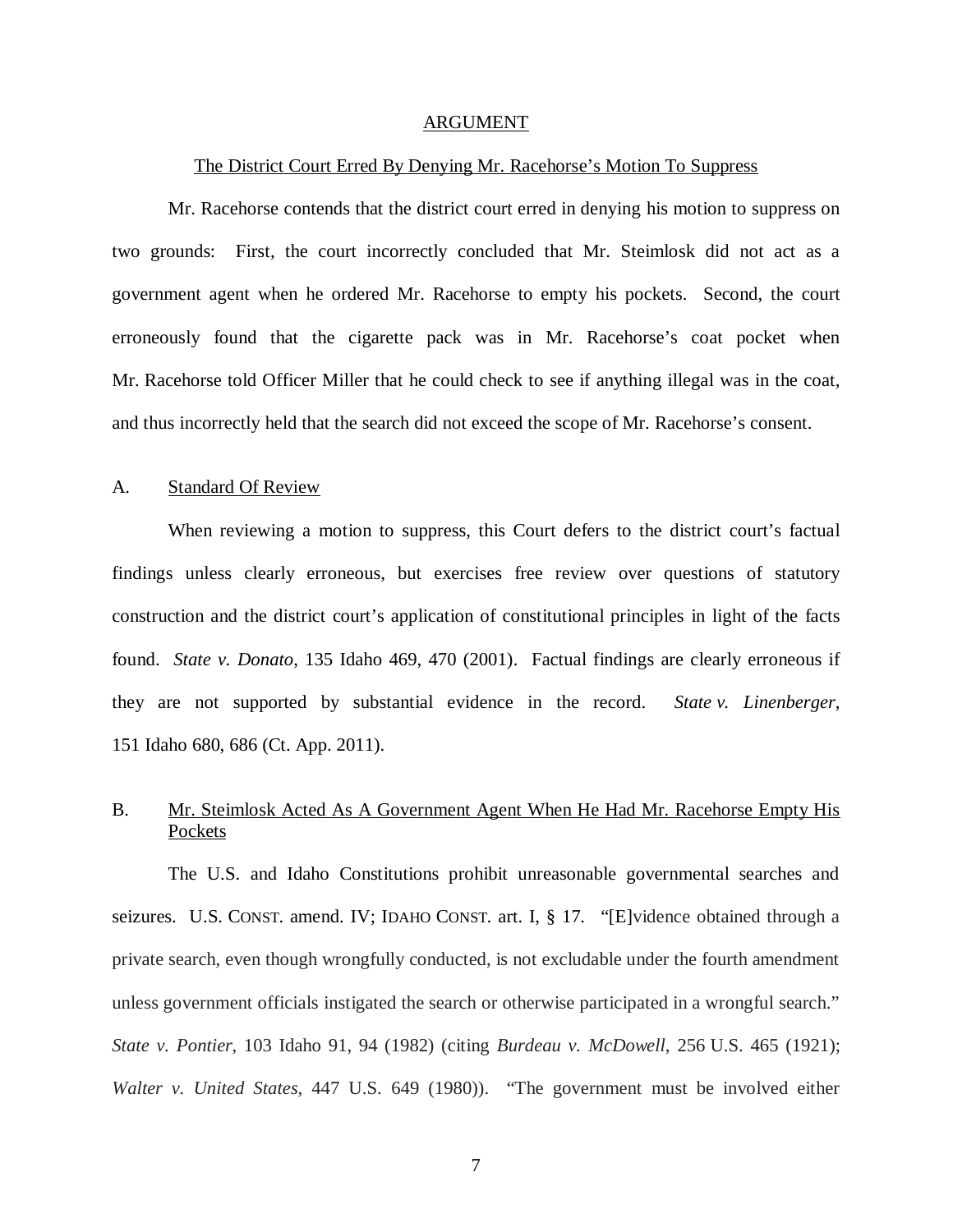directly as a participant or indirectly as an encourager of the private citizen's actions in order to bring those actions within the purview of the fourth amendment." *State v. Kopsa*, 126 Idaho 512, 517 (Ct. App. 1994) (citing *State v. Crawford*, 110 Idaho 577, 579 (Ct. App. 1986)). To determine whether a private citizen acted as a government agent, courts consider: "(1) government knowledge and acquiescence, and (2) the private party's intent in making the search." *Id.* The defendant has the burden of proving that a private citizen acted as a government agent when conducting the search. *Id.*

Mr. Racehorse acknowledges that he presented no evidence that the officers knew of or acquiesced in Mr. Steimlosk's request that Mr. Racehorse empty his pockets, but he asserts that Mr. Steimlosk intended to aid the government when making that request. *See Kopsa*, 126 Idaho at 517. In particular, Mr. Steimlosk testified that he did not tell Mr. Racehorse that he could put his belongings back in his pockets before the police arrived. (Tr., p.36, L.11–p.37, L.10.) Mindful that Mr. Steimlosk denied that he neglected to do so because he wanted the police to see the belongings when they got there and thus the court's finding is supported by substantial evidence, Mr. Racehorse asserts that the court's finding was clearly erroneous. *See id.*; *Linenberger*, 151 Idaho at 686. Therefore, Mr. Steimlosk acted as a government agent when he ordered Mr. Racehorse to empty his pockets and the court should have suppressed any evidence seized as a result.

## C. Officer Miller Exceeded The Scope Of Mr. Racehorse's Consent When He Searched The Cigarette Pack

The U.S. and Idaho Constitutions prohibit unreasonable searches and seizures. U.S. CONST. amend. IV; IDAHO CONST. art. I, § 17. Warrantless searches are presumptively unreasonable, unless the State proves that the search falls within a well-recognized exception to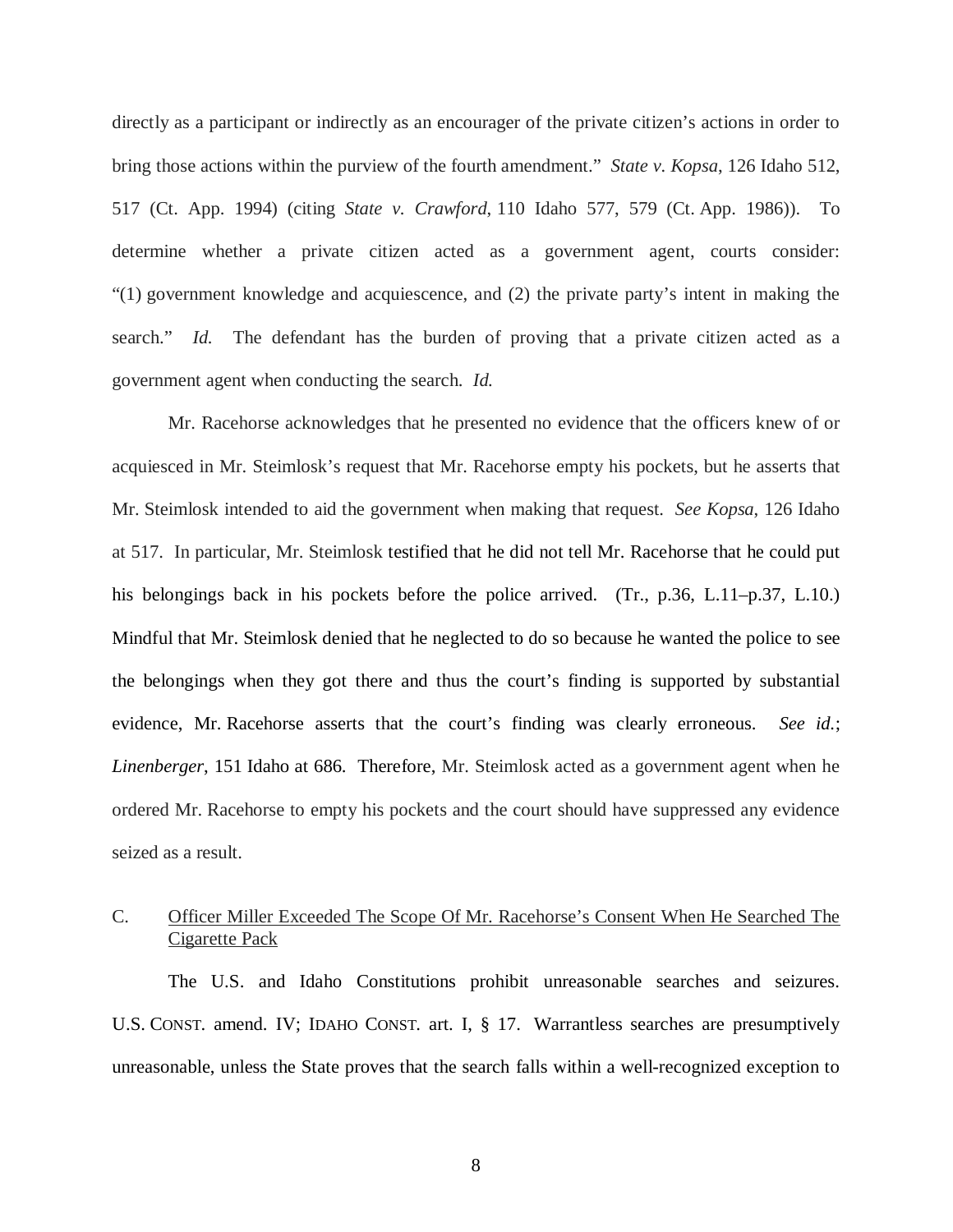the warrant requirement. *Schneckloth v. Bustamonte,* 412 U.S. 218, 219 (1973); *State v. Weaver*, 127 Idaho 288, 290 (1995). A search conducted with consent is one exception to the warrant requirement. *Schneckloth*, 412 U.S. at 219; *State v. Turek*, 150 Idaho 745, 747 (Ct. App. 2011). "[W]hen the basis for a search is consent, the government must conform to the limitations placed upon the right granted to search." *State v. Thorpe*, 141 Idaho 151, 154 (Ct. App. 2004) (citing *United States v. Ward*, 576 F.2d 243, 244 (9th Cir. 1978); *Mason v. Pulliam*, 557 F.2d 426, 429 (5th Cir. 1977)). The State must prove both that the defendant gave consent to search and that he gave that consent voluntarily. *Schneckloth*, 412 U.S. at 222; *State v. Garcia*, 143 Idaho 774, 778 (Ct. App. 2006). If it fails to meet that burden, the Court must exclude evidence discovered as a result of the violation as the "fruit of the poisonous tree." *Wong Sun v. United States*, 371 U.S. 471, 488 (1963); *see also State v. Koivu*, 152 Idaho 511, 519 (2012).

The court erred by concluding that Mr. Racehorse consented to the search of the cigarette pack. The court's holding turned on its finding that the cigarette pack was in Mr. Racehorse's coat when he gave Officer Miller consent to search his coat. (R., pp.118–19, 121–22.) Mindful that substantial evidence supports that finding, *see Linenberger*, 151 Idaho at 686, Mr. Racehorse contends that the finding was clearly erroneous. Although Officer Miller testified that the cigarette pack was in the coat (Tr., p.66, L.22–p.67, L.15), and Mr. Steimlosk confirmed as much on cross examination (Tr., p.34, Ls.12–20, p.37, L.14–p.44, L.11), Mr. Steimlosk's testimony on direct examination seemed to indicate otherwise. He testified that Mr. Racehorse took several things out of his pockets before the officers arrived: "a large quantity of cash, there was a needle, there was—there was a pack of cigarettes that was in the jacket, and I did not—I just set the jacket—after confirming that that was all that was in the jacket, I just set that aside." (Tr., p.20, Ls.15–21.) And Ms. Azrola testified that, although she couldn't see well, she thought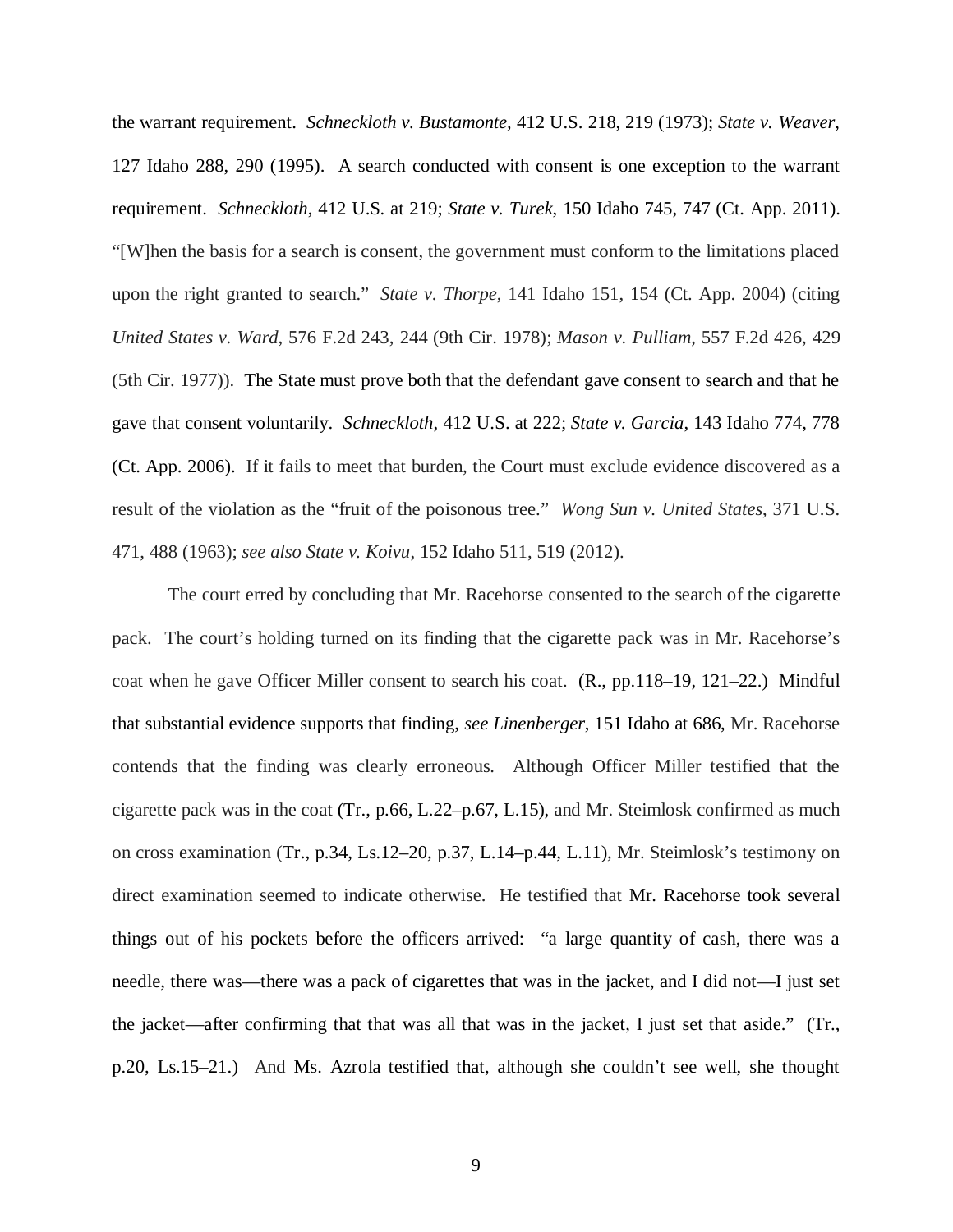either Mr. Steimlosk or Mr. Racehorse had taken the cigarette pack out of the coat and placed it on the counter before the police arrived. (Tr., p.88, L.3–p.90, L.12.) Mr. Racehorse therefore contends that the cigarette pack was on the table when he consented to the search of his coat, and so Officer Miller exceeded the scope of his consent. The court should have suppressed the evidence found in the cigarette pack, as well as any fruits of that search.

### **CONCLUSION**

Mr. Racehorse respectfully requests that this Court vacate his judgment of conviction, reverse the order denying the motion to suppress, and remand this case for further proceedings.

DATED this 21<sup>st</sup> day of December, 2017.

 $\sqrt{s/2}$ 

MAYA P. WALDRON Deputy State Appellate Public Defender